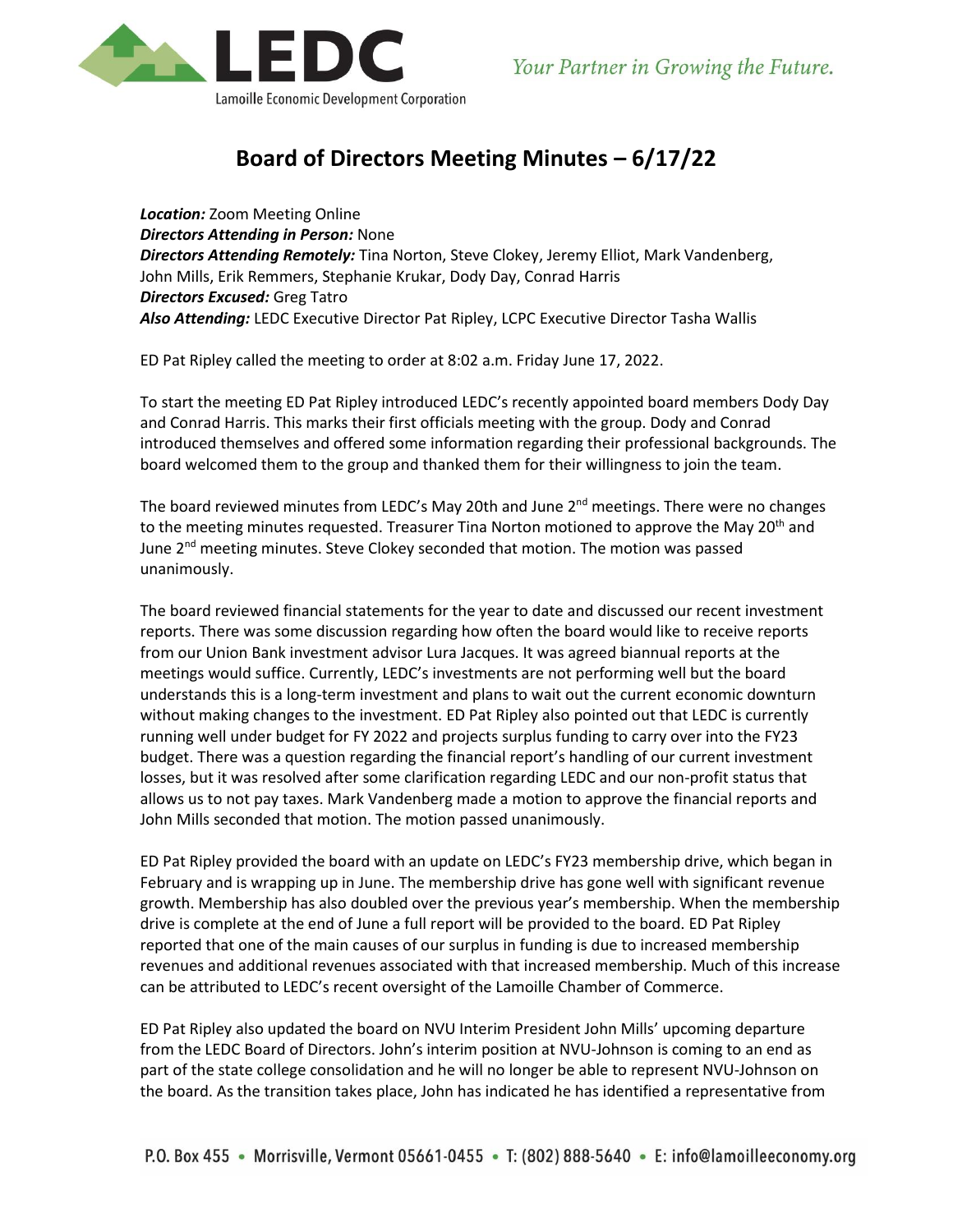

Lamoille Economic Development Corporation

NVU that can take his place on the LEDC Board of

Directors. John agreed to make that connection upon his departure and explained that this meeting will be his last.

ED Pat Ripley also outlined some of the recent challenges coming up regarding the economy, which appears to be on the brink of a possible recession. This, coupled with soaring fuel costs and record inflation rates, have many businesses on edge. Board members discussed this topic in depth and presented their thoughts on how LEDC may be able to assist businesses during this difficult time. Steve Clokey indicated the data he is seeing shows that reservations from travelers are expected to slow and that it does feel like tough times may be coming our way. Considering the recent hike in interest rates from the Fed, it was discussed how there may be more demand for LEDC's loan program. ED Pat Ripley mentioned that he is currently reviewing the LEDC Revolving Loan policy for possible changes to it (this was mentioned at a previous meeting and is still in the works). ED Pat Ripley plans to draft some changes to the policy and present them to Treasurer Tina Norton as time allows. These proposed changes, once drafted, will be presented to the board for discussion and consideration. Tina also indicated that banks are now looking at stiffening up their loan qualifications. It was discussed that it may make sense for LEDC to consider that as well, but to keep in mind that LEDC's loans are often used as bridge funding and are meant to fund businesses that may otherwise not be likely to get a loan. ED Pat Ripley also mentioned that LEDC could apply for additional loan funding for businesses through a grant, but he also indicated that we are far from oversubscribed for our current loan program and that this has been the case historically for the LEDC Revolving Loan program.

Stephanie Krukar explained to the board that Turtle Fur is currently offering a reimbursement program for employees for their commute to work to help with the rapid rise in fuel costs. This effort will begin in the first payroll of June/July. Jeremy Elliott also said he has been offering gas cads to employees at Smugglers Notch distillery to help with the matter. ED Pat Ripley expressed interest in pursuing a fuel cost saving program for LEDC members and the board agreed it would be a good thing to look into. Conrad Harris indicated that Bourne's Energy has been willing to work with MSI on fuel cost sharing and would likely be a good place to start.

Dody Day indicated that she is seeing data that the real estate market is slowing down nationally and that the recent hike in interest rates is not likely to help. That being said, she indicated that she has not seen that effect the Vermont market thus far. Dody also reported on the housing summit she recently attended, which was conducted by the Lamoille Housing Partnership at Jenna's Promise. ED Pat Ripley also served as a panelist at this event. Dody pointed to several takeaways that came from the day including increased public relations for the housing issue, a local landlord liaison, increased funding for water and sewer infrastructure, help with Act 250 and more. ED Pat Ripley indicated that his comments on the panel focused on a combination of increased housing funding and decreased regulatory hurdles for development.

ED Pat Ripley also discussed the idea of looking into the viability of assisting businesses through efforts focused on electric vehicle charging stations. Pat indicated that there is funding available for this sort of thing and that his initial research of the topic shows it as a sound investment that could help bolster the local economy to electric vehicle travelers. John Mills indicated that NVU has already investigated this and is installing charging stations on their campuses. He said the business model is sound and they are clear revenue drivers. There was a question about the cost of the stations and Conrad Harris indicated they run about \$1,500 to \$2,000 per charging station, but that